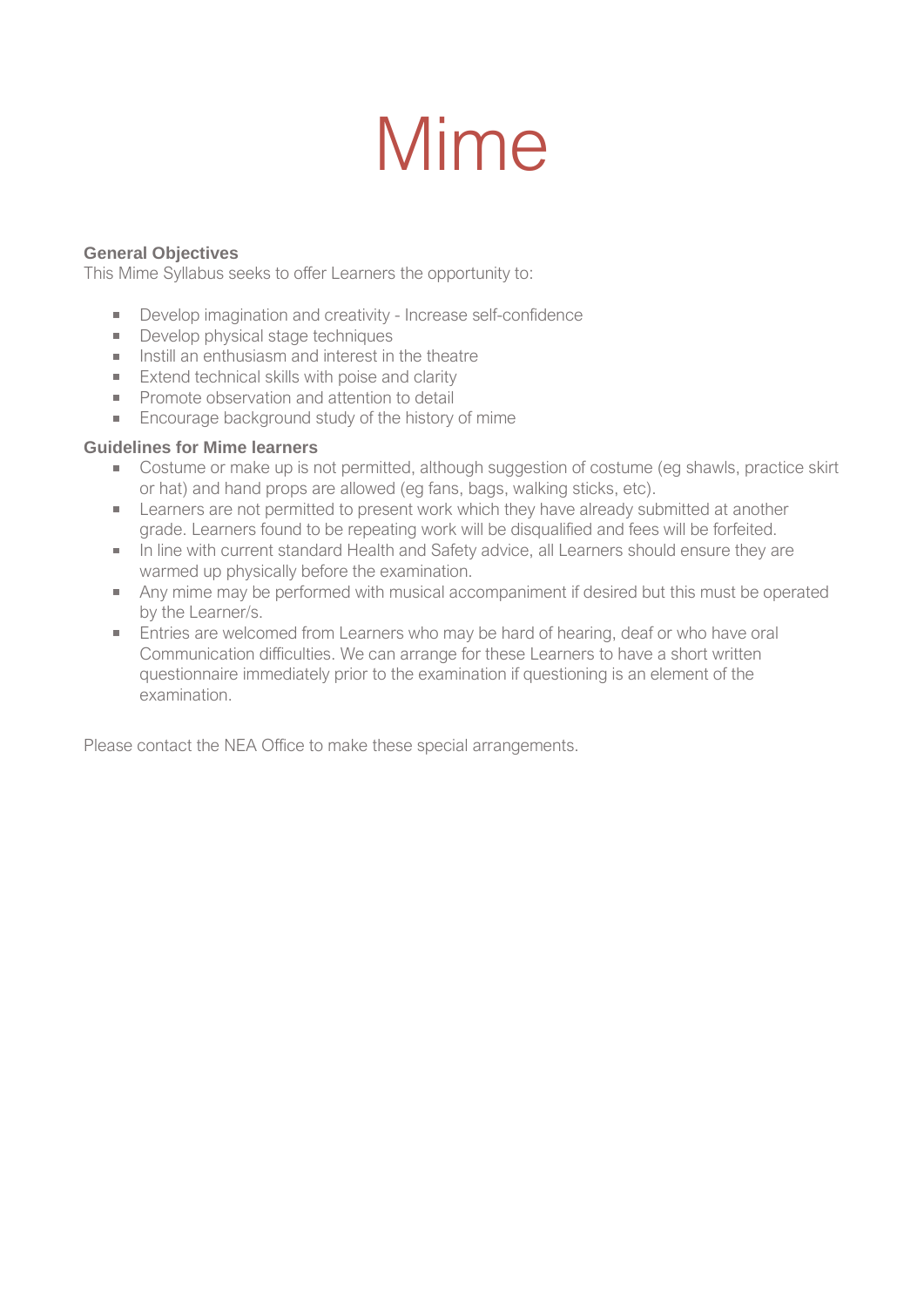## Entry Level

| <b>Preparatory Grade (10 Minutes)</b>                                                                                                 | <b>Marks</b><br>Awarded |
|---------------------------------------------------------------------------------------------------------------------------------------|-------------------------|
| Learners should:                                                                                                                      |                         |
| 1. Unwrap a sweet and eat – show facial expression<br>(Time limit 2 minutes)                                                          | 50                      |
| 2. Perform a narrative mime on a subject of their own choice.<br>(Time limit 2 minutes)                                               | 50                      |
| <b>Introductory Grade (10 Minutes)</b>                                                                                                |                         |
| Learners should:                                                                                                                      |                         |
| 1. Open a parcel and take out a present – react accordingly<br>(Time limit 2 minutes)                                                 | 50                      |
| 2. Perform a narrative mime on a subject of their own choice.<br>(Time limit 2 minutes)                                               | 50                      |
| <b>Preliminary Grade (10 Minutes)</b>                                                                                                 |                         |
| Learners should:                                                                                                                      |                         |
| 1. Peel a banana OR Flip a coin and placing on back of hand – react<br>accordingly<br>(Time limit 2 minutes)                          | 50                      |
| 2. Perform a narrative mime on a subject of their own choice.<br>(Time limit 2 minutes)                                               | 50                      |
| <b>Transition Grade (10 Minutes)</b>                                                                                                  |                         |
| Learners should:                                                                                                                      |                         |
| 1. Choose and perform one of the following:<br>(Time limit 2 minutes)                                                                 | 50                      |
| Open a window and climb in<br>×.<br>Take a cake out of the oven<br>$\mathcal{L}_{\mathcal{A}}$<br>Serve a tennis ball - 3 times<br>×. |                         |
| 2. Perform a narrative mime of their own choice.<br>(Time limit 2 minutes)                                                            | 50                      |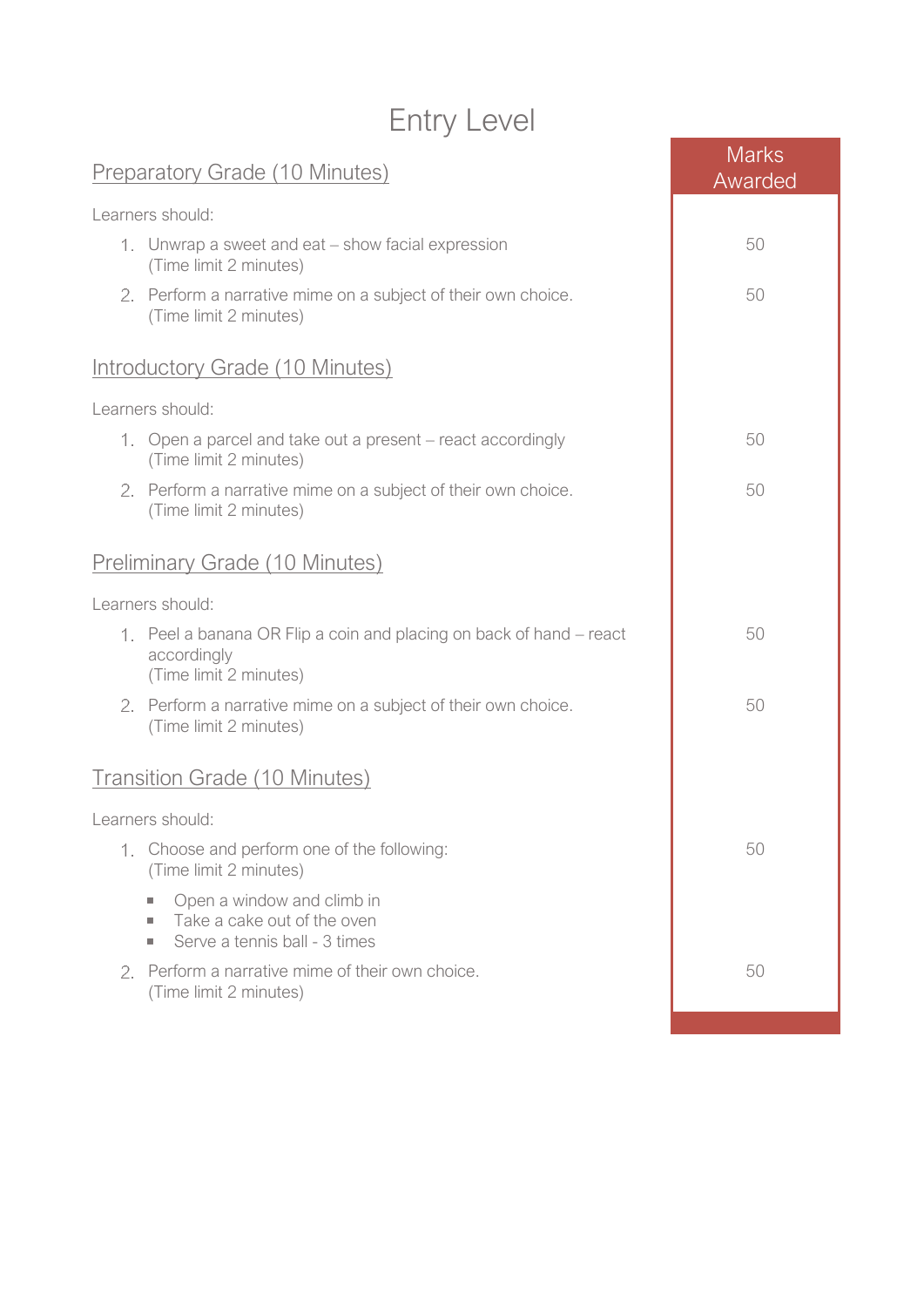### Level 1 - Foundation

| Grade 1 (10 Minutes)                                                                                                                                                                       | <b>Marks</b><br>Awarded |
|--------------------------------------------------------------------------------------------------------------------------------------------------------------------------------------------|-------------------------|
| Learners should:                                                                                                                                                                           |                         |
| 1. Choose one of the following<br>(Time limit 2 minutes):                                                                                                                                  | 50                      |
| Drink a hot or cold drink from a cup or glass<br>×.<br>Eat an ice cream that is melting<br>ш<br>Play snakes and ladders board game and react to dice throwing<br>ш<br>and results          |                         |
| Perform a narrative mime of their own choice<br>2.<br>(Time limit 3 minutes).                                                                                                              | 50                      |
| Grade 2 (10 Minutes)                                                                                                                                                                       |                         |
| Learners should:                                                                                                                                                                           |                         |
| Choose an episode to illustrate one of the following:<br>1.<br>(Time limit 2 minutes)                                                                                                      | 50                      |
| On a roller coaster,<br>ш<br>Creep into a room, open a drawer, find a letter and react to<br>a.<br>contents<br>Walk across sand and jump into shallow water<br>$\mathcal{L}_{\mathcal{A}}$ |                         |
| Perform a narrative mime of their own choice.<br>2.<br>(Time limit 3 minutes).                                                                                                             | 50                      |
| Grade 3 - Foundation Medal (15 Minutes)                                                                                                                                                    |                         |
| The Ellen Ismay Certificate of Excellence is awarded annually to the<br>Learner gaining the highest Distinction mark in this examination.<br>Learners should:                              |                         |
| 1. Perform two of the specified actions (Time limit 2 minutes):                                                                                                                            | 30                      |
| Look at yourself in the mirror and brush hair or teeth<br>$\sim$<br>Paint a picture on an easel – imagine you are outside<br>×.<br>Read a newspaper and react to stories<br>×.             |                         |
| Perform two of the following<br>2.<br>(Time limit 2 minutes):                                                                                                                              | 30                      |
| Walk on a tight rope, lose balance and then recover<br>Play an instrument - badly then well<br>$\sim$<br>Walk the dog $-$ it runs away<br>×.                                               |                         |
| Perform a narrative mime illustrating a well-known proverb or saying<br>3.<br>(Time limit 3 minutes):                                                                                      | 30                      |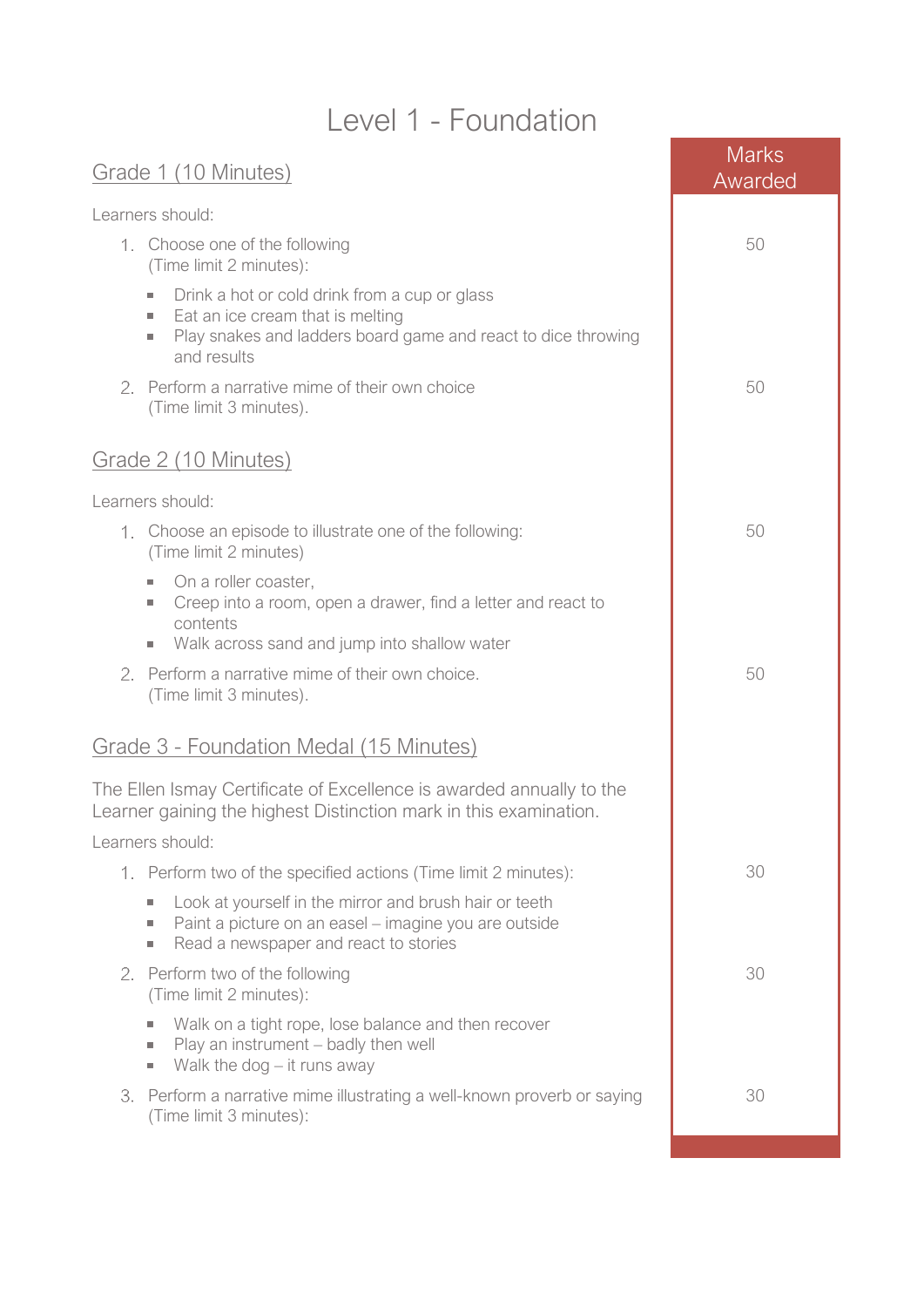## Level 2 - Intermediate

| Grade 4 (20 Minutes)                                                                                                                                                                                                  | <b>Marks</b><br>Awarded |
|-----------------------------------------------------------------------------------------------------------------------------------------------------------------------------------------------------------------------|-------------------------|
| Learners should:                                                                                                                                                                                                      |                         |
| 1. Perform two of the following:<br>(Time limit 3 minutes)                                                                                                                                                            | 30                      |
| Take books off a shelf and pack in a box then try to lift *it is very<br>$\mathcal{L}_{\mathcal{A}}$<br>heavy*<br>Pick up weights (weightlifting) x 3<br>a.<br>Pack a suitcase, try to lift then move on wheels<br>×. |                         |
| Perform a mime on one of the following:<br>2.<br>(Time limit 3 minutes)                                                                                                                                               | 30                      |
| A Profession e. g. Hairdressers/Doctors/Photographers<br>$\sim$<br>Characters - e. g. Old person/Magician/Musician<br>×.<br>Event - e. g. Competition/Party/Wedding<br>ш                                              |                         |
| Perform a narrative mime with a twist at the end (Time limit 4 minutes).<br>3.                                                                                                                                        | 40                      |
| Grade 5 (20 Minutes)                                                                                                                                                                                                  |                         |
| Learners should perform:                                                                                                                                                                                              |                         |
| The following three specific actions (Time limit 4 minutes):<br>1.                                                                                                                                                    | 30                      |
| The dexterity of hands,<br>a) thread a needle and sew<br>b) Use mascara or lipstick<br>c) Screw a screw into the wall<br>d) Pick up money from the floor                                                              |                         |
| Weight and Tension,<br>a) Lift two bags of shopping and place on table<br>b) Lift a suitcase into the boot of a car<br>c) Lift a dog or cat<br>d) Lift a heavy object of choice                                       |                         |
| Face,<br>a) Read a book and react accordingly<br>b) Watch a film on television<br>c) Watch a sports event                                                                                                             |                         |
| 2.<br>Depict a short mime based on one of following titles:<br>(Time limit 3 minutes)                                                                                                                                 | 30                      |
| Park Bench<br>Circus<br>$\mathcal{L}_{\mathcal{A}}$<br>Camping<br>п                                                                                                                                                   |                         |
| Perform a narrative mime involving a dream sequence.<br>3.<br>(Time limit 4 minutes)                                                                                                                                  | 40                      |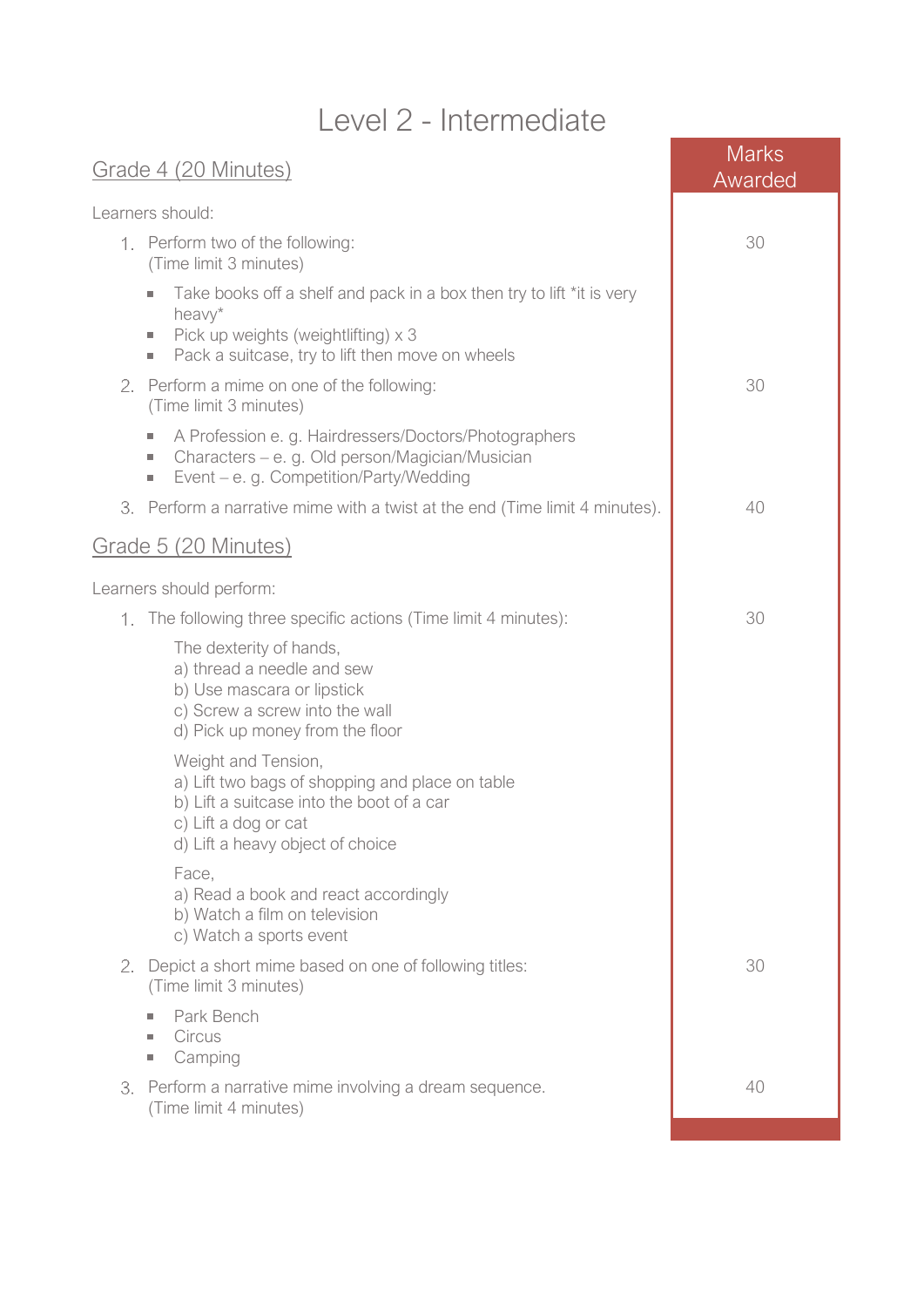| Level 3 - Advanced                |                                                                                                                                                                                                                                                                                                              |                         |  |
|-----------------------------------|--------------------------------------------------------------------------------------------------------------------------------------------------------------------------------------------------------------------------------------------------------------------------------------------------------------|-------------------------|--|
|                                   | Grade 6 - Bronze Medal (20 Minutes)                                                                                                                                                                                                                                                                          | <b>Marks</b><br>Awarded |  |
|                                   | Learners should:                                                                                                                                                                                                                                                                                             |                         |  |
|                                   | 1. Present a character(s) from a different time and demonstrate at least<br>three actions/movements that reflect the period that they are living in.<br>Music and appropriate props may be used in this section. Learners<br>should consider the clothes worn in their chosen era.<br>(Time limit 3 minutes) | 25                      |  |
| 2.                                | Present a present day narrative mime (Time limit 3 minutes).                                                                                                                                                                                                                                                 | 25                      |  |
| 3.                                | Present a narrative mime depicting a character in an age group<br>other than the Learner's own. (Time limit 3 minutes)                                                                                                                                                                                       | 25                      |  |
| Or<br>$\mathcal{L}_{\mathcal{A}}$ | Present a narrative mime that involves an animal                                                                                                                                                                                                                                                             |                         |  |
|                                   | 4. Discuss with the Examiner the creation of mimed characters                                                                                                                                                                                                                                                | 25                      |  |
|                                   | Grade 7 - Silver Medal (25 Minutes)                                                                                                                                                                                                                                                                          |                         |  |
|                                   | Learners should:                                                                                                                                                                                                                                                                                             |                         |  |
|                                   | 1. Present a short mime based on one of the characters and their<br>occupation (Time limit 4 minutes):                                                                                                                                                                                                       | 25                      |  |
|                                   | Painter and decorator<br>$\mathcal{L}_{\mathcal{A}}$<br>Farmer<br>$\mathcal{L}_{\mathcal{A}}$<br>Teacher<br>×.<br>Musician<br>$\mathcal{L}_{\mathcal{A}}$<br>Surgeon<br>×.                                                                                                                                   |                         |  |
|                                   | Present a mime on one of the following (Time limit 4 minutes):                                                                                                                                                                                                                                               | 25                      |  |
|                                   | Trapped in a lift – think of three ways to try to get out<br>×.<br>Locked out of the car or house try three ways of getting in<br>×,<br>Driving over rough terrain and getting lost use three ways to find<br>×.<br>direction e.g.<br>a) signpost<br>b) sat nav<br>c) map                                    |                         |  |
| 3.                                | Perform a narrative mime based on one of the following:<br>(Time limit 4 minutes)                                                                                                                                                                                                                            | 25                      |  |
|                                   | Love<br>ш<br>Hate<br>$\mathcal{L}_{\mathcal{A}}$<br>Jealousy<br>$\mathcal{L}_{\mathcal{A}}$<br>Joy<br>×.<br>Despair<br>$\mathcal{L}_{\mathcal{A}}$                                                                                                                                                           |                         |  |
| 4.                                | Discuss with the Examiner relaxation, movement and timing.                                                                                                                                                                                                                                                   | 25                      |  |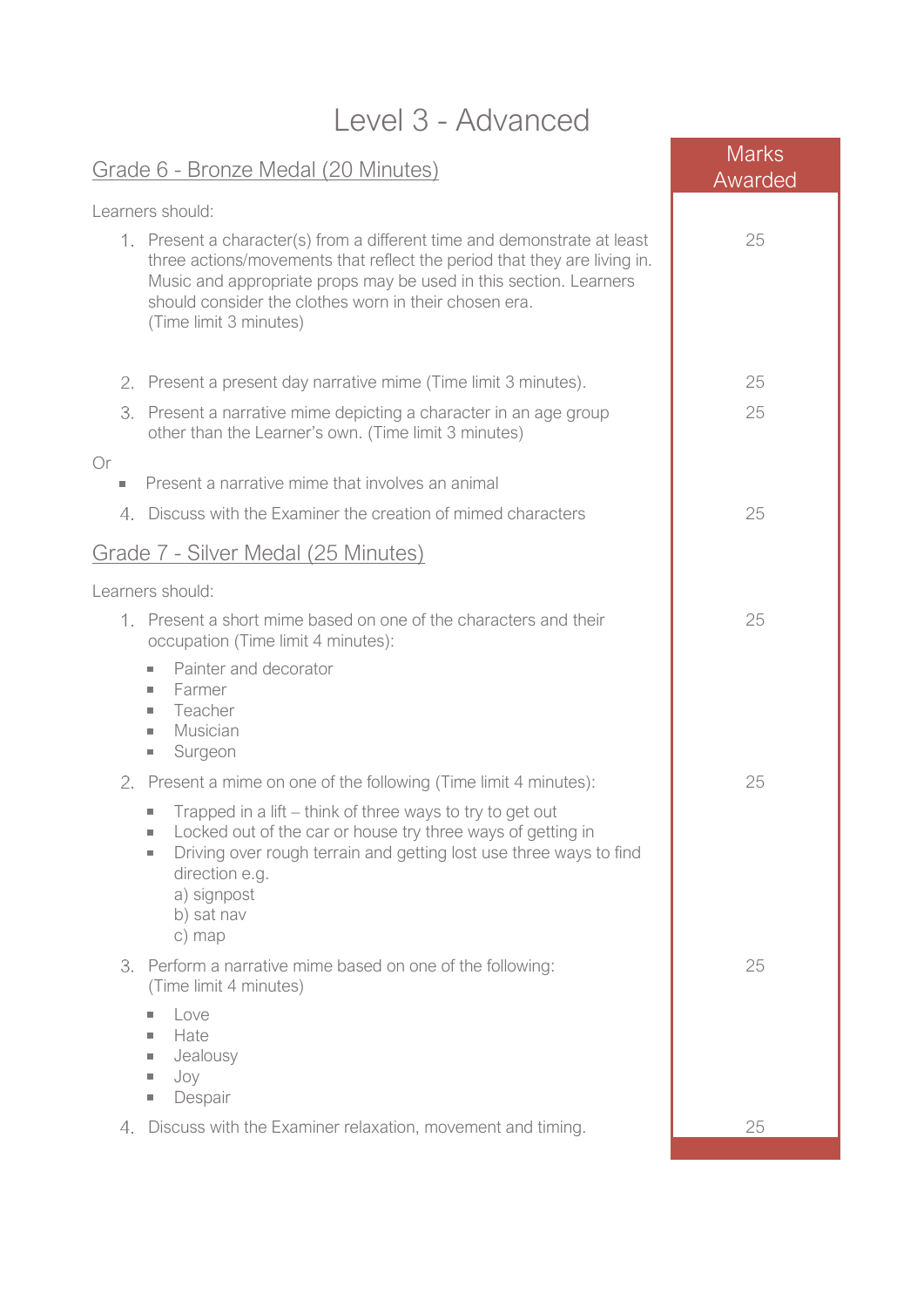## Level 3 - Advanced (Continued)

| Grade 8 - Gold Medal (30 Minutes)                                                                                                  | <b>Marks</b><br>Awarded |
|------------------------------------------------------------------------------------------------------------------------------------|-------------------------|
| Learners should:                                                                                                                   |                         |
| 1. Perform a mime that involves a character, an occupation and an<br>accident or problem and resolution<br>(Time limit 4 minutes). | 20                      |
| 2. Present a character showing the following range of emotions as a<br>continuous mime<br>(Time limit 5 minutes for all four):     | 30                      |
| Confusion<br>×.<br>Fear<br>m.<br>Hysteria<br>$\Box$<br>Relief<br>ш                                                                 |                         |
| 3. Present a narrative mime on a subject given to them 10 minutes<br>before the examination<br>(Time limit 4 minutes).             | 30                      |
| Discuss with the Examiner any aspects of creating and performing<br>4.<br>mime.                                                    | 20                      |
|                                                                                                                                    |                         |